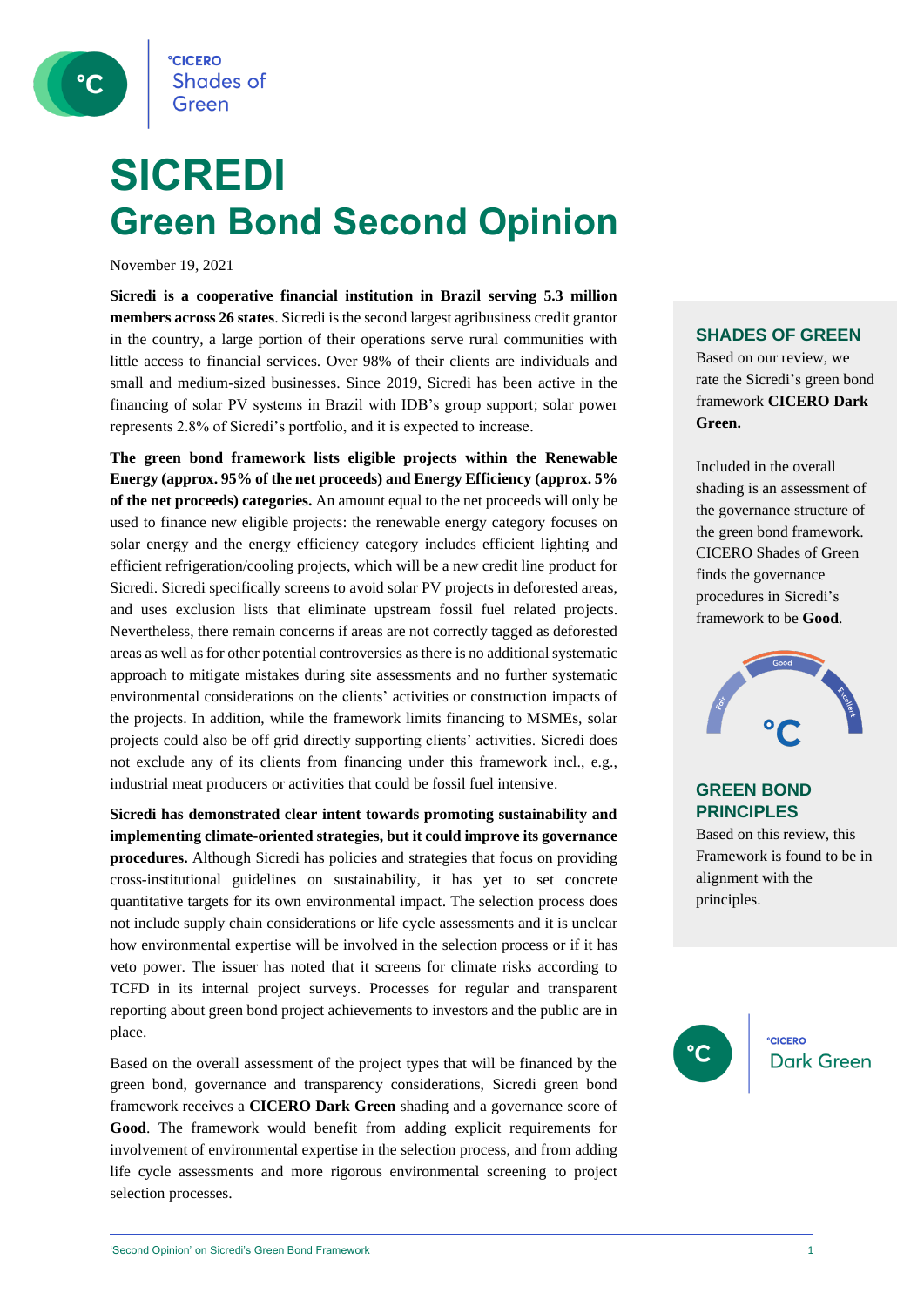

# **Contents**

| 1              | <b>Terms and methodology Contract the Contract of Contract of Contract of Contract of Contract of Contract of Contract of Contract of Contract of Contract of Contract of Contract of Contract of Contract of Contract of Cont</b> | $\mathbf{3}$ |
|----------------|------------------------------------------------------------------------------------------------------------------------------------------------------------------------------------------------------------------------------------|--------------|
|                |                                                                                                                                                                                                                                    |              |
| $\overline{2}$ | Brief description of Sicredi's green bond framework and related policies _______________________________4                                                                                                                          |              |
|                |                                                                                                                                                                                                                                    |              |
|                |                                                                                                                                                                                                                                    |              |
|                |                                                                                                                                                                                                                                    |              |
|                |                                                                                                                                                                                                                                    |              |
|                |                                                                                                                                                                                                                                    |              |
| 3              |                                                                                                                                                                                                                                    |              |
|                |                                                                                                                                                                                                                                    |              |
|                |                                                                                                                                                                                                                                    |              |
|                |                                                                                                                                                                                                                                    |              |
|                |                                                                                                                                                                                                                                    |              |
|                |                                                                                                                                                                                                                                    |              |
|                |                                                                                                                                                                                                                                    |              |
|                |                                                                                                                                                                                                                                    |              |
|                | Appendix 1: Referenced Documents List <b>Appendix 1: Reference Documents List</b>                                                                                                                                                  | 12           |
|                | Appendix 2: About CICERO Shades of Green                                                                                                                                                                                           | 13           |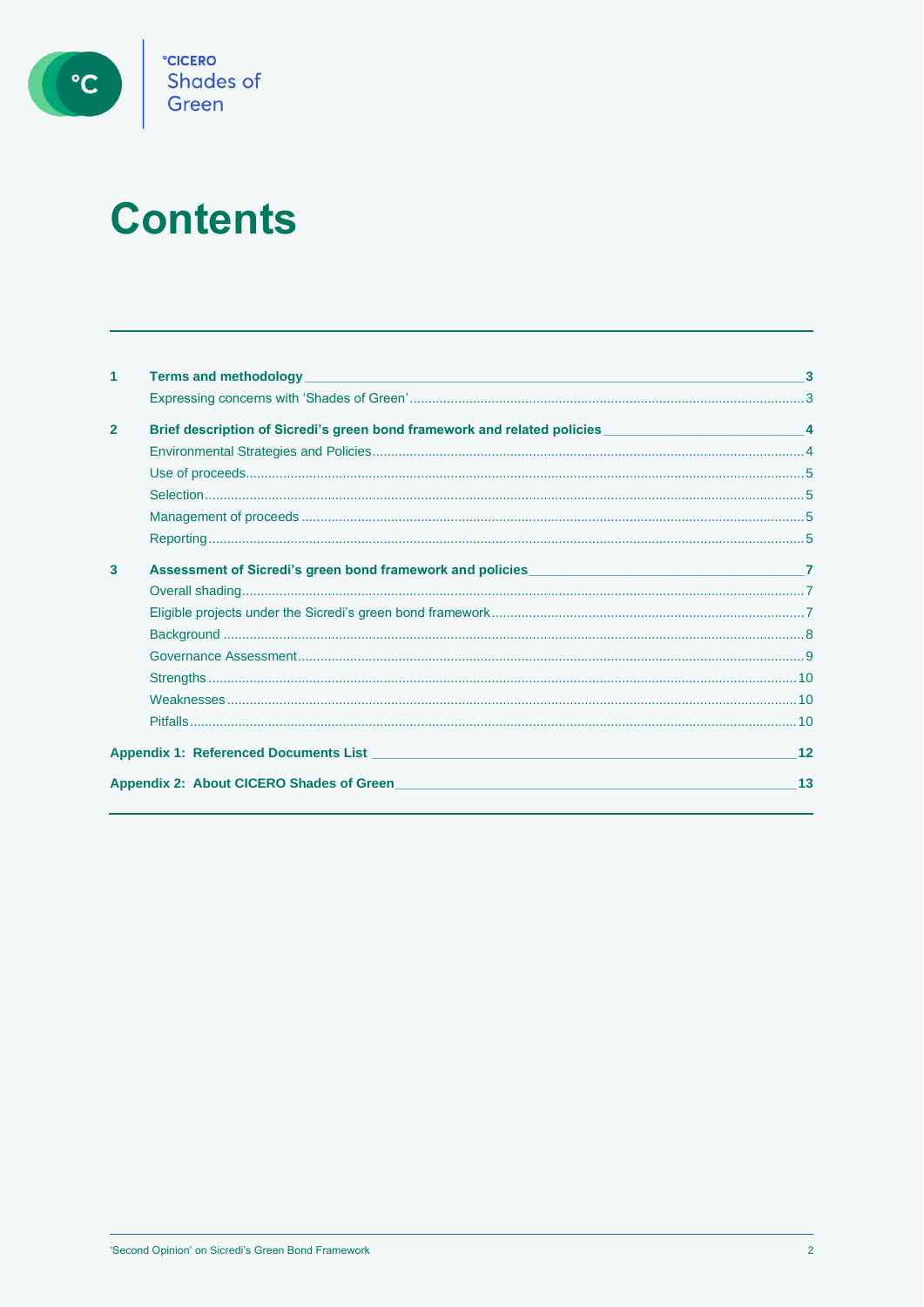

## <span id="page-2-0"></span>**1 Terms and methodology**

This note provides CICERO Shades of Green's (CICERO Green) second opinion of the client's framework dated November 2021**.** This second opinion remains relevant to all green bonds and/or loans issued under this framework for the duration of three years from publication of this second opinion, as long as the framework remains unchanged. Any amendments or updates to the framework require a revised second opinion. CICERO Green encourages the client to make this second opinion publicly available. If any part of the second opinion is quoted, the full report must be made available.

<span id="page-2-1"></span>The second opinion is based on a review of the framework and documentation of the client's policies and processes, as well as information gathered during meetings, teleconferences and email correspondence.

## **Expressing concerns with 'Shades of Green'**

CICERO Green second opinions are graded dark green, medium green or light green, reflecting a broad, qualitative review of the climate and environmental risks and ambitions. The shading methodology aims to provide transparency to investors that seek to understand and act upon potential exposure to climate risks and impacts. Investments in all shades of green projects are necessary in order to successfully implement the ambition of the Paris agreement. The shades are intended to communicate the following:

## **CICERO Shades of Green**



Dark green is allocated to projects and solutions that correspond to the long-term vision of a low carbon and climate resilient future. Fossil-fueled technologies that lock in long-term emissions do not qualify for financing. Ideally, exposure to transitional and physical climate risk is considered or mitigated.



Medium green is allocated to projects and solutions that represent steps towards the long-term vision, but are not quite there yet. Fossil-fueled technologies that lock in longterm emissions do not qualify for financing. Physical and transition climate risks might be considered.



**Examples** 

Bridging technologies such as plug-in hybrid buses

Wind energy projects with a strong

integrates environmental concerns

governance structure that



Light green is allocated to projects and solutions that are climate friendly but do not represent or contribute to the long-term vision. These represent necessary and potentially significant short-term GHG emission reductions but need to be managed to avoid extension of equipment lifetime that can lock-in fossil fuel elements. Projects may be exposed to the physical and transitional climate risk without appropriate strategies in place to protect them.

Efficiency investments for fossil fuel technologies where clean alternatives are not available

Sound governance and transparency processes facilitate delivery of the client's climate and environmental ambitions laid out in the framework. Hence, key governance aspects that can influence the implementation of the green bond are carefully considered and reflected in the overall shading. CICERO Green considers four factors in its review of the client's governance processes: 1) the policies and goals of relevance to the green bond framework; 2) the selection process used to identify and approve eligible projects under the framework, 3) the management of proceeds and 4) the reporting on the projects to investors. Based on these factors, we assign an overall governance grade: Fair, Good or Excellent. Please note this is not a substitute for a full evaluation of the governance of the issuing institution, and does not cover, e.g., corruption.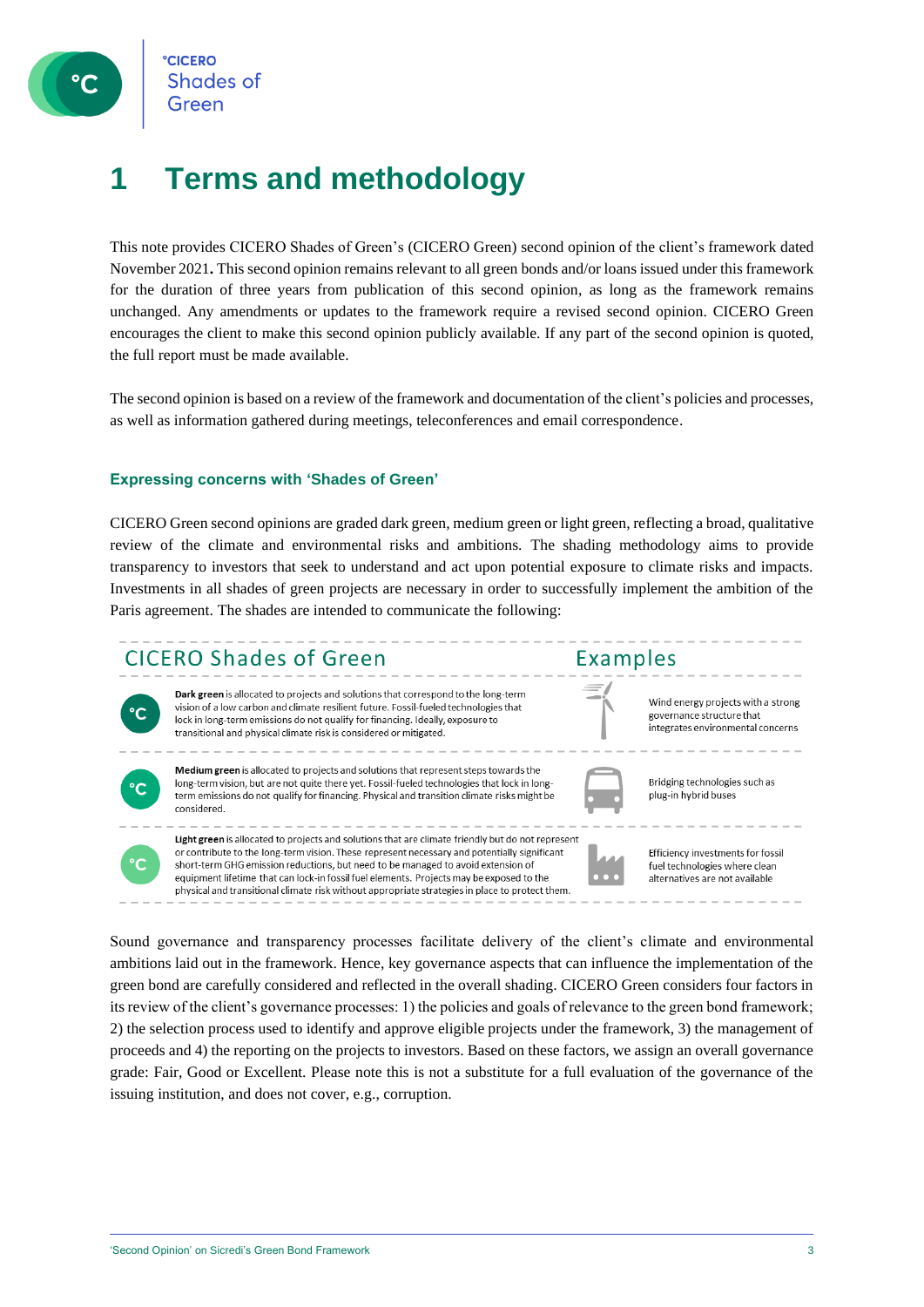

## <span id="page-3-0"></span>**2 Brief description of Sicredi's green bond framework and related policies**

Sicredi is a cooperative financial institution in Brazil serving 5.3 million members, comprising of 108 credit cooperatives. Each credit union is affiliated with one of the five regional cooperative centrals, that are shareholders of SicrediPar, a holding company. They are present in 26 states and a large portion of their operations serve rural communities with little access to financial institutions. Over 98% of their clients are individuals and small and medium-sized businesses, with agribusinesses being the focus in credit operations (second largest agribusiness credit granting financial institution in Brazil).

<span id="page-3-1"></span>Since 2019, Sicredi has been active in the financing of solar PV systems in Brazil with IDB's group support; solar power represents 2.8% of Sicredi's portfolio, and it is expected to increase.

## **Environmental Strategies and Policies**

Until 2020 Sicredi's sustainability strategy was guided by its Sustainability and Social Environmental Responsibility Policy. Since, they have expanded their policies to include a Sustainability Policy and a Social and Environmental Risk Management Policy.

The Sustainability Policy considers the triple bottom line of social, environmental, and economic benefits as a cross-institutional guiding principle of their business activities. It reinforces the concepts of cooperativism and Sicredi´s commitment to promoting the well-being of the communities they work in. The policy reinforces the adherence to the Global Compact by acknowledging the use of their principles as reference for decision-making and relating with stakeholders, together with the Cooperative Principles established by the ICA, and the UN 2030 Agenda. It also establishes that Sicredi will follow TCDF recommendations to assess the climate risk of their credit portfolio. This is complemented by The Social and Environmental Risk Management Policy that establishes the guidelines for management of risks and prevention of socio-environmental damage.

Sicredi has been reporting following the Global Report Initiative methodology since 2012; SicrediPar's Board of Directors has the responsibility to monitor the preparation of annual Sustainability Reports under these standards. Sicredi's scope 1, 2 and 3, carbon emissions are monitored in the Public Emissions Registry of the Brazilian GHG Protocol program. Nevertheless, Sicredi does not have quantitative targets in place regarding GHG emission reductions. In 2020, Sicredi's total Scope 3 emissions were 12,121 ton CO2e, approximately two times the total for Scope 1 emissions and more than 3 times the total for Scope 2 emissions, with upstream transportation being the largest contributor, followed by waste production in operations. In 2020, Sicredi started offsetting 100% of its GHG emissions (scopes 1, 2 and 3) with credits from forest conservation programs. Emissions calculated in the 2019 inventory were neutralized through the support to the Jari Pará REDD+ Project, that works avoiding deforestation and minimizing social and environmental impacts in the Amazon. For 2020 emissions, Sicredi chose to support carbon credit projects in all five regions of the country: project Agrocortex<sup>1</sup>, project Buenos Aires<sup>2</sup>, project Reunidas<sup>3</sup>, project Compostagem<sup>4</sup>, and project Aterro Sanitário Bandeirantes<sup>5</sup>.

<sup>1</sup> [https://www.sustainablecarbon.com/blog/projeto-agrocortex-na-amazonia-e-eleito-o-melhor-projeto](https://www.sustainablecarbon.com/blog/projeto-agrocortex-na-amazonia-e-eleito-o-melhor-projeto-socioambiental-do-brasil-e-o-melhor-projeto-redd-da-america-latina/)[socioambiental-do-brasil-e-o-melhor-projeto-redd-da-america-latina/](https://www.sustainablecarbon.com/blog/projeto-agrocortex-na-amazonia-e-eleito-o-melhor-projeto-socioambiental-do-brasil-e-o-melhor-projeto-redd-da-america-latina/)

<sup>2</sup> https://www.sustainablecarbon.com/pinweb/buenos-aires/

<sup>3</sup> https://www.sustainablecarbon.com/pinweb/reunidas/

<sup>4</sup> https://www.sustainablecarbon.com/pinweb/compostagem/

<sup>5</sup> https://www.amigodoclima.com.br/projetos/projeto/5d517f592a31e2001221798a/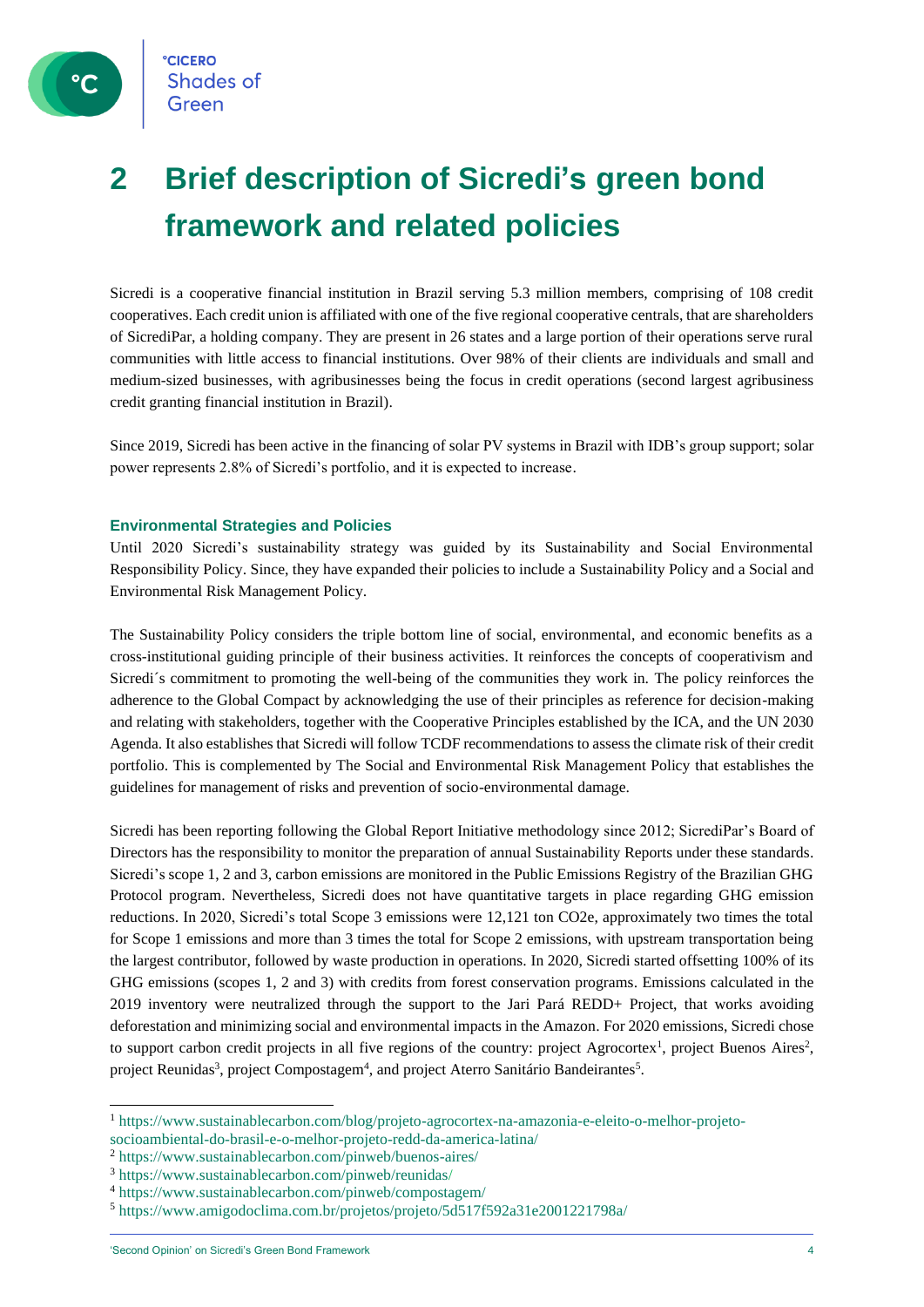## <span id="page-4-0"></span>**Use of proceeds**

Sicredi includes two project categories in its framework, renewable energy and energy efficiency. Only new projects are eligible for this bond. All proceeds will be used inside Brazil through the network of credit cooperatives affiliated to Banco Cooperativo Sicredi, part of the issuer's holdings, and will be exclusively used to provide new financing to MSMEs, enterprises with annual sales below 6 million Reais.

The renewable energy category will consist of only solar photovoltaic small-scale projects with an average capacity of up to 2MW. The issuer informed that approximately 95% of proceeds will be allocated to this category. The energy efficiency category will include projects in LED lighting and efficient cooling and refrigeration that have reductions of at least  $20\%$  of  $CO<sub>2</sub>$  emissions.

Sicredi has an internal exclusion list and will also use IDB Invest exclusion list which eliminate projects with certain characteristics, including projects that engage in activities considered not environmentally and socially sustainable. The IDB Invest's list of excluded activities eliminates direct and indirect investments in projects involved in the production, trade or use of coal for power generation by a coal-fired power plant and associated facilities, and upstream oil and gas exploration and development projects.

## <span id="page-4-1"></span>**Selection**

The selection process is a key governance factor to consider in CICERO Green's assessment. CICERO Green typically looks at how climate and environmental considerations are considered when evaluating whether projects can qualify for green finance funding. The broader the project categories, the more importance CICERO Green places on the governance process.

Sicredi´s Corporate Finance team will perform an in-house assessment of the projects with support from the Environmental and Social Risk area. Projects will first be submitted to a pre-screening based on IFC standards, followed by the standards defined for the use of proceeds. The economic activity will be screened using the exclusion lists, and the environmental impact will be assessed using a proprietary tool developed to assess green investment. The tool considers characteristics of the project to estimate GHG emissions reductions. For solar projects, the technical analysis includes screening for controversial location issues such as deforestation. Sicredi already engages in several internal processes aimed at minimizing environmental and social risks. These include collection of questionaries on environmental and social risks as well as money laundering before issuing loans.

## <span id="page-4-2"></span>**Management of proceeds**

CICERO Green finds the management of proceeds of Sicredi to be in accordance with the Green Bond Principles.

Proceeds from the bonds will be managed by the Treasury and Corporate Finance team at Banco Sicredi using internal tracking systems. The amount of the asset portfolio will be monitored once a year and the allocation of proceeds reviewed annually by an external audit. Loans that become no longer eligible will be replaced within 9 months and changes in the portfolio will be included in annual report. Proceeds not invested will be kept in liquid instruments, such as national treasury bills and federal government bonds, that follow eligibility criteria of the framework. The framework states that said liquid instruments will be required to have low carbon intensity, but the selection methodology to ensure this has not been further specified.

## <span id="page-4-3"></span>**Reporting**

Transparency, reporting, and verification of impacts are key to enable investors to follow the implementation of green finance programs. Procedures for reporting and disclosure of green finance investments are also vital to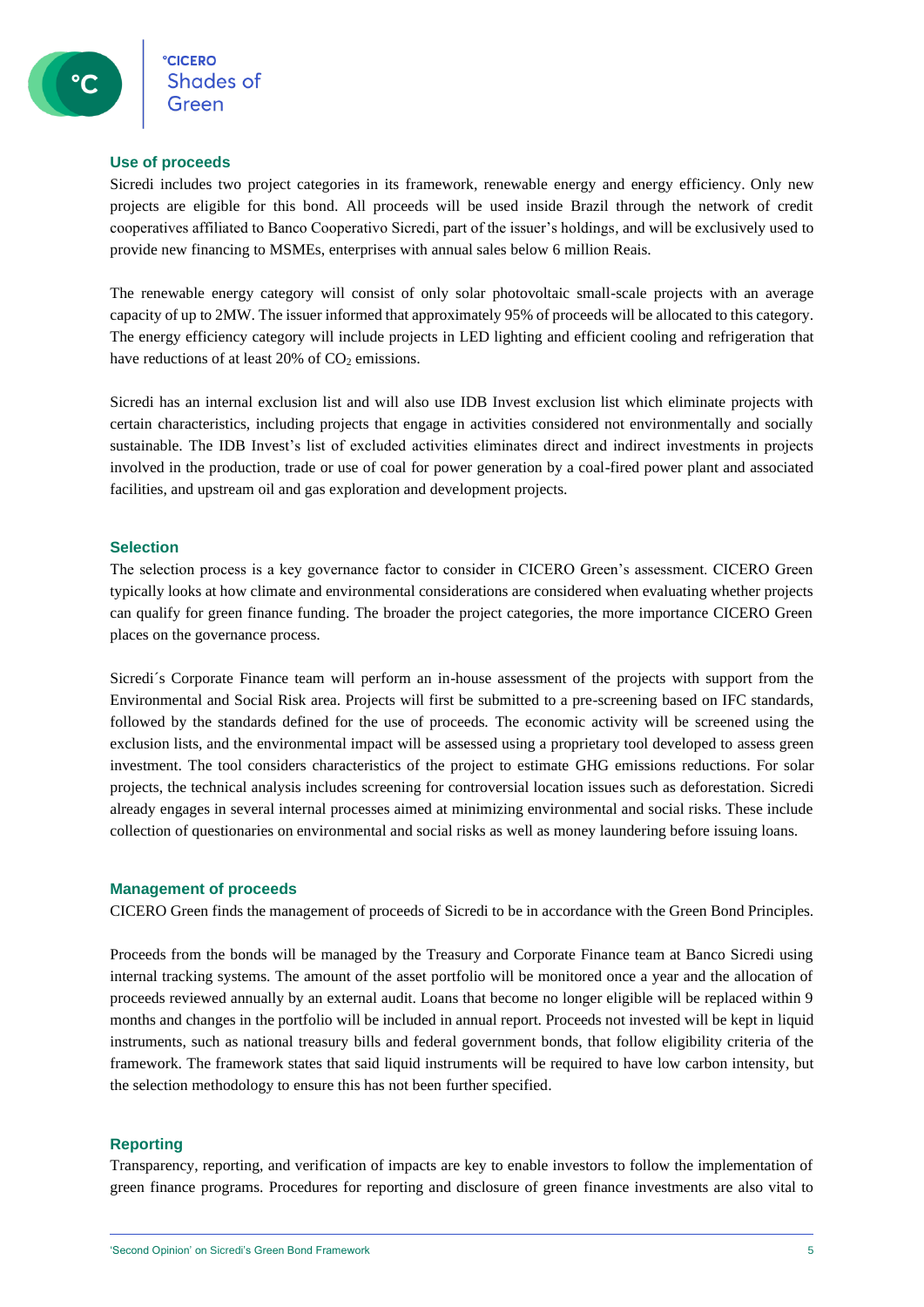

## **CICERO Shades of** Green

build confidence that green finance is contributing towards a sustainable and climate-friendly future, both among investors and in society.

Sicredi's Corporate Finance team will report annually on the allocation of the bond proceeds during the life of the bonds. The report will include key indicators aggregated to the project categories, since it is expected that with an average size of \$10,000 per project, the number of projects will be too large to report in a project-by-project basis. These indicators will include number of beneficiaries, amount allocated to each category, amount not allocated, refinancing, outstanding loans by category and enterprise size, number of clients by category and enterprise size, number of outstanding loans by category, number of loans and amount disbursed by category, new installed capacity in kW by category, and GHG emissions reductions by category. The methodology used to determine GHG reductions will be disclosed in the reports. After the disbursement is completed, annual reports issued by Sicredi will be verified by an independent auditor or external reviewer and the resulting reports will be publicly available in the issuer's Investor Relations webpage.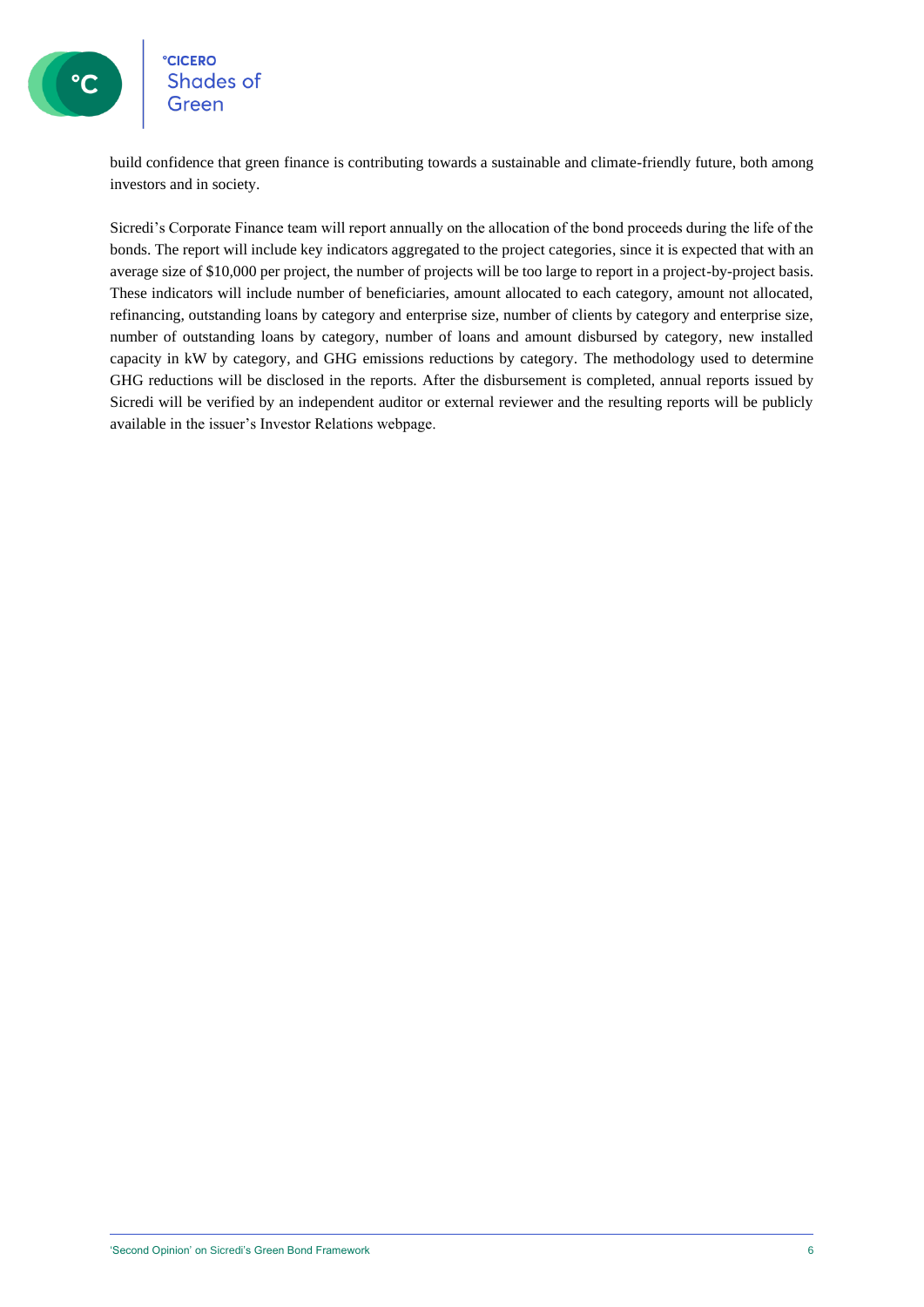

## <span id="page-6-0"></span>**3 Assessment of Sicredi's green bond framework and policies**

The framework and procedures for Sicredi's green bond investments are assessed and their strengths and weaknesses are discussed in this section. The strengths of an investment framework with respect to environmental impact are areas where it clearly supports low-carbon projects; weaknesses are typically areas that are unclear or too general. Pitfalls are also raised in this section to note areas where Sicredi should be aware of potential macrolevel impacts of investment projects.

## <span id="page-6-1"></span>**Overall shading**

<span id="page-6-2"></span>Based on the project category shadings detailed below, and consideration of environmental ambitions and governance structure reflected in Sicredi's green bond framework, we rate the framework **CICERO Dark Green.**

#### **Eligible projects under the Sicredi's green bond framework**

At the basic level, the selection of eligible project categories is the primary mechanism to ensure that projects deliver environmental benefits. Through selection of project categories with clear environmental benefits, green bonds aim to provide investors with certainty that their investments deliver environmental returns as well as financial returns. The Green Bonds Principles (GBP) state that the "overall environmental profile" of a project should be assessed and that the selection process should be "well defined".

| Category             | Eligible project types                                                                                                                                                                                                                                                                                                                                                  | Green Shading and some concerns                                                                                                                                                                                                                                                                                                                                                                                                                                                                                                                                                                                                                      |
|----------------------|-------------------------------------------------------------------------------------------------------------------------------------------------------------------------------------------------------------------------------------------------------------------------------------------------------------------------------------------------------------------------|------------------------------------------------------------------------------------------------------------------------------------------------------------------------------------------------------------------------------------------------------------------------------------------------------------------------------------------------------------------------------------------------------------------------------------------------------------------------------------------------------------------------------------------------------------------------------------------------------------------------------------------------------|
| Renewable<br>Energy  | Solar photovoltaic energy.<br>Through the financing of small-scale<br>photovoltaic solar energy systems (up to<br>2MW), with an average size of 1,65 m <sup>2</sup> , an $\checkmark$<br>average power capacity of 260kWp and an<br>average 25 years of useful life, Sicredi<br>estimates that each solar panel will reduce $\checkmark$<br>CO2 emission in 1,875 tCO2. | <b>Dark Green</b><br>Solar power is key to a low-carbon<br>transition.<br>The framework allows financing of utility<br>scale and rooftop solar projects, and both on<br>and off grid applications.<br>Potential concerns regarding deforestation<br>and site selection partially addressed<br>through selection process.<br>Potential concerns regarding high emitting<br>clients are partially addressed by exclusion<br>lists and size restriction to MSMEs.<br>All construction projects can have adverse<br>local environmental impacts.<br>The issuer informed us that life cycle<br>assessments are not part of Sicredi's<br>standard process. |
| Energy<br>Efficiency | Efficient lighting with LEDs and<br>$\bullet$<br>associated controls.                                                                                                                                                                                                                                                                                                   | <b>Light-Medium Green</b><br>Sicredi's energy efficiency credit line has<br>been recently developed and it is expected                                                                                                                                                                                                                                                                                                                                                                                                                                                                                                                               |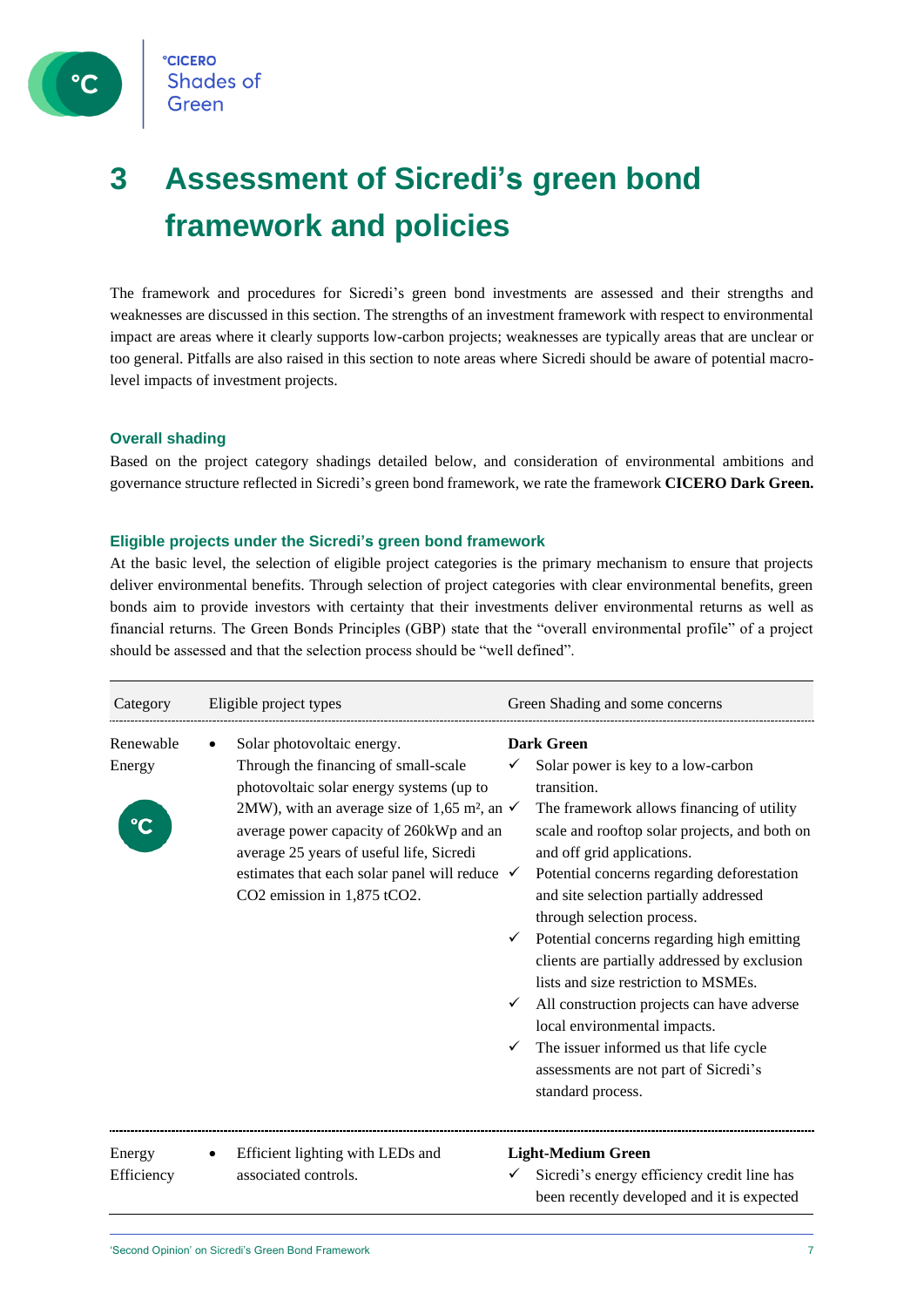| $\overline{c}$ | Efficient lights that reduce electricity<br>consumption and CO2 emission reductions<br>by at least 20%.<br>Efficient cooling and refrigeration.<br>Technologies that generate at least 20%<br>reductions in energy use and CO2<br>emissions. They have wide applications in<br>refrigerating food, as well as in buildings<br>and industrial processes. | $\checkmark$<br>$\checkmark$ | to take approximately only 5% of the green<br>bond proceeds.<br>Potential concerns regarding high emitting<br>clients are partially addressed by exclusion<br>lists and size restriction to MSMEs, but<br>industrial clients or meat producers are not<br>excluded.<br>According to the issuer, projects eligible for<br>this category run on electricity, and<br>therefore not directly related to fossil fuel<br>energy. However, the client could use fossil<br>fuels in its operations and the selection |
|----------------|---------------------------------------------------------------------------------------------------------------------------------------------------------------------------------------------------------------------------------------------------------------------------------------------------------------------------------------------------------|------------------------------|--------------------------------------------------------------------------------------------------------------------------------------------------------------------------------------------------------------------------------------------------------------------------------------------------------------------------------------------------------------------------------------------------------------------------------------------------------------------------------------------------------------|
|                |                                                                                                                                                                                                                                                                                                                                                         | $\checkmark$                 | process would not screen this.<br>Focusing on energy efficiency alone lacks<br>broader environmental considerations such<br>as potential global warming impact of<br>refrigerants.<br>Since it is a new credit line, the issuer does<br>not have examples showing how additional                                                                                                                                                                                                                             |
|                |                                                                                                                                                                                                                                                                                                                                                         | ✓                            | risks, such as refrigerants with high global<br>warming potential in refrigeration projects<br>are addressed.<br>The issuer informed us that life cycle<br>assessments are not part of Sicredi's<br>standard process.                                                                                                                                                                                                                                                                                        |

<span id="page-7-0"></span>.Table 1. Eligible project categories

## **Background**

Brazil has submitted to the UNFCC its National Determined Contribution committing to a reduction of greenhouse gas emissions of 37% by 2025 and 43% in 2030, compared to 2005 baseline. <sup>6</sup> To achieve this, among other targets, Brazil has set low-carbon energy goals such as having 45% of renewables in all the energy supply by 2030 and achieving 10% efficiency gains over a pre-defined baseline in the electricity sector by 2030. The National Emissions Registry System (SIRENE) stated in its latest report that in 2016 the country emitted 1.3 Gt of CO2e, with agriculture and livestock accounting for 33.64% of the total, followed by the energy sector (32.36%).<sup>7</sup>

Brazil is one of the leading countries in the renewable energy landscape in South America, about 83% of total generation came from renewable sources with hydropower accounting for almost 70% of the country's electricity generation. Under the plan Plano Decenal de Expansão de Energia 2027, Brazil is expected to increase its nonhydro renewable energy to 28% of its electricity generation mix by 2027. Despite of solar having the smallest share of electricity generation Brazil has the largest solar market in South America, favored by its good solar radiation levels, and other drivers like net-metering initiatives from the government. Therefore, Brazil's solar energy is expected to increase; over 4.9 gigawatts (GW) of installed solar power was expected to be added in 2021

<sup>6</sup> [https://www.gov.br/en/government-of-brazil/latest-news/2021/04/brazil-moves-towards-further-reducing](https://www.gov.br/en/government-of-brazil/latest-news/2021/04/brazil-moves-towards-further-reducing-greenhouse-gas-emissions)[greenhouse-gas-emissions](https://www.gov.br/en/government-of-brazil/latest-news/2021/04/brazil-moves-towards-further-reducing-greenhouse-gas-emissions)

<sup>7</sup> <https://www.ncbi.nlm.nih.gov/pmc/articles/PMC7506344/>

<sup>&#</sup>x27;Second Opinion' on Sicredi's Green Bond Framework 8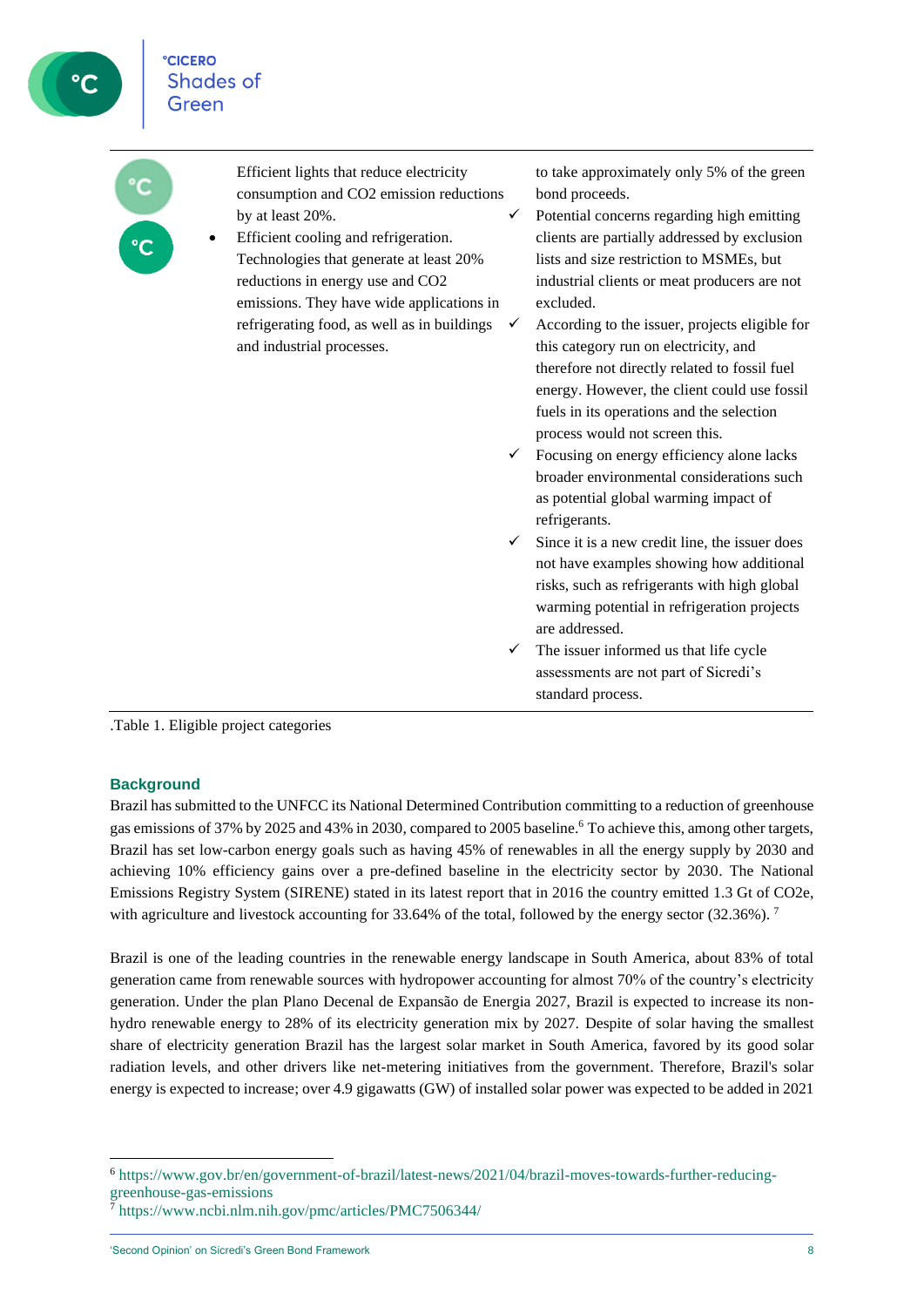**CICERO Shades of** 

according to the Brazilian Association for Solar Photovoltaic Energy's (ABSOLAR) analysis. The government forecasts market growth opportunities for utility-scale projects and distributed solar generation projects.<sup>8</sup> <sup>9</sup>

In addition to Brazil's renewable energy strategies, improving energy efficiency is particularly important to offset the electricity grid's vulnerabilities to climate risks and reduce the burden from increasing demand. According to the Efficient World Scenario of the International Energy Agency, Brazil could limit its increase in energy use to just 22% by 2040 if it addresses the transport and industry sectors. These sectors should be followed by the buildings sector, where cooling could contribute to key savings.<sup>10</sup>

As part of the country's strategy to address greenhouse gases emissions reductions targets, Brazil's National Policy on Climate Change (2009), committed to a reduction of 80% of deforestation rate in the Amazon rainforest by 2020 (3,925 km<sup>2</sup> per year). Nevertheless, deforestation rates trends are getting worse with an estimated deforestation of 11,088 km<sup>2</sup> in 2020, which increased Brazil's GHG by 9.5%<sup>11</sup>. This not only hampers the reductions in greenhouse gas emissions but represents a serious threat to the Amazon rainforest which is already vulnerable to climate change. In November 2021, Brazil committed to the COP26 pledge "Glasgow Leaders' Declaration on Forests and Land Use", to work to halt and reverse deforestation by 2030<sup>12</sup>. Brazil's agricultural regions are highly dependent on the Amazon water cycle which is at stake. Regarding climate risks, Brazil is already seeing intensified wildfires, changes in patterns of precipitation, temperatures have risen by 0.5°C, and the frequency of extreme weather events is expected to continue to increase. <sup>13 14</sup>

## <span id="page-8-0"></span>**Governance Assessment**

Four aspects are studied when assessing the Sicredi's governance procedures: 1) the policies and goals of relevance to the green bond framework; 2) the selection process used to identify eligible projects under the framework; 3) the management of proceeds; and 4) the reporting on the projects to investors. Based on these aspects, an overall grading is given on governance strength falling into one of three classes: Fair, Good or Excellent. Please note this is not a substitute for a full evaluation of the governance of the issuing institution, and does not cover, e.g., corruption.

Sicredi has a Sustainability Policy and a Social and Environmental Risk Management Policy in place, that establish their strategy and commitment towards sustainability with a variety of guidelines aligned with the TCFD recommendations. Nevertheless, Sicredi lacks ambitious quantitative targets regarding its own climate and environmental action. Regarding project selection, Sicredi has a transparent and standardized selection process and focuses mostly on small-scale solar projects within renewable energy, and in energy efficiency projects at a smaller share. The selection process mitigates potentially controversial projects through screens for deforestation and exclusion lists, but has no mechanisms to eliminate the possibility of financing high emitting clients that fall outside of the exclusion lists such as downstream fossil fuels related activities or industrial meat production. Even though Sicredi has created Sustainability Committees within the scope of the Sustainability Policy, it is unclear how climate and environmental expertise would be involved in the selection of eligible projects or if they would have veto power. Sicredi has regular and transparent reporting processes about green bond project achievements

<sup>8</sup> <https://www.mordorintelligence.com/industry-reports/brazil-solar-energy-market>

<sup>9</sup> <https://www.eia.gov/international/analysis/country/BRA/background#electricity>

<sup>10</sup> https://www.iea.org/articles/e4-country-profile-energy-efficiency-in-brazil

<sup>11</sup> https://www.reuters.com/world/americas/brazils-greenhouse-gas-emissions-rose-95-2020-with-amazon-

deforestation-study-2021-10-28/

<sup>12</sup> https://ukcop26.org/glasgow-leaders-declaration-on-forests-and-land-use/

<sup>13</sup> https://www.nature.com/articles/s41559-020-01368-x

<sup>14</sup> https://www.adaptation-undp.org/explore/latin-america-and-caribbean/brazil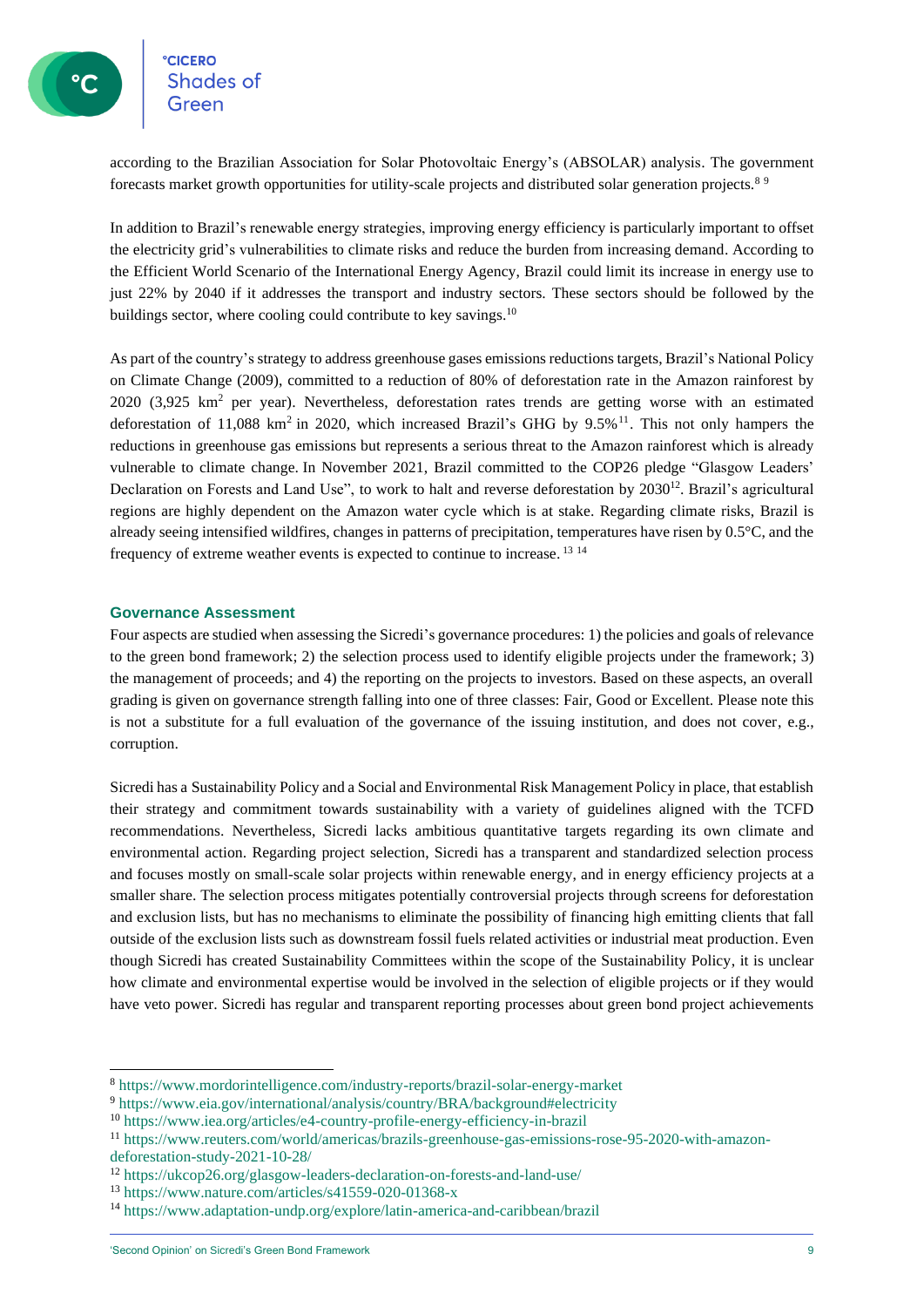**CICERO Shades of** 

to investors and the public; reporting on allocation and impact is done annually on a project category, along relevant and key metrics.

The overall assessment of Sicredi's governance structure and processes gives it a rating of **Good**. The governance would benefit from more rigorous targets, incorporating life-cycle analyses that consider construction and supply chain emissions.



## <span id="page-9-0"></span>**Strengths**

The project categories proposed by Sicredi represent a clear strength for the framework, since both solar projects and energy efficiency projects are relevant to achieve Brazil's climate goals and for the global low-carbon transition. Sicredi has shared the screening processes for location which ensured that installation of solar PV systemsin deforested areas is avoided, and exclusion lists that eliminates direct and indirect investments in projects involved in the production, trade or use of coal for power generation by a coal-fired power plant and associated facilities, and upstream oil and gas exploration and development projects. Moreover, energy efficiency projects have to achieve a reduction of at least 20% in CO<sub>2</sub> emissions, and lightning and refrigerant/cooling projects are electricity based. By committing to exclusively finance MSMEs, financing high emitting clients is mitigated by size. Both project categories have defined clear methodologies to calculate environmental impact in terms of greenhouse gas emission reductions for selection purposes and reporting.

Sicredi informed CICERO that environmental and social risk assessments are performed, and that TCFD recommendations are being applied to internal surveys and analysis to measure climate risk exposure of their credit portfolio. Results of climate risk assessments will be communicated to investors as it is included in Sicredi's credit track reporting.

Sicredi has a standardize and verified annual reporting process that ensures direct communication of allocation of green bond proceeds and impacts to investors. A commitment to substantial impact reporting increases transparency to investors and is a clear strength.

## <span id="page-9-1"></span>**Weaknesses**

<span id="page-9-2"></span>CICERO finds no material weaknesses in Sicredi's green bond framework.

## **Pitfalls**

Sicredi has yet to set concrete quantitative targets for its own environmental impacts. In addition, it is a pitfall that Sicredi does not conduct life-cycle assessments and supply chain analysis. For example, regarding transparency, Sicredi will report the direct reduction of CO<sub>2</sub>e due to the solar PV/increased efficiency which is not reflective of the life cycle approach that looks at emissions more holistically. With regards to the management of proceeds, Sicredi has not provided further information on how it will ensure that unallocated proceeds will only be allocated to low-carbon intensity financial instruments, as stated by the framework.

Sicredi has informed us that it will follow TCFD recommendations for internal surveys. As climate risk assessments are crucial to avoid impacts from climate change, CICERO encourages the issuer continue and increase its efforts to screen for physical climate risks in all regions using, e.g., climate scenarios.

CICERO Green notes that there is a risk that solar panels, LED lightning or cooling systems equipment financed under this framework could be associated with controversial projects and unsustainable activities. Within the criteria defined in the framework for the use of proceeds Sicredi could finance solar or energy efficiency projects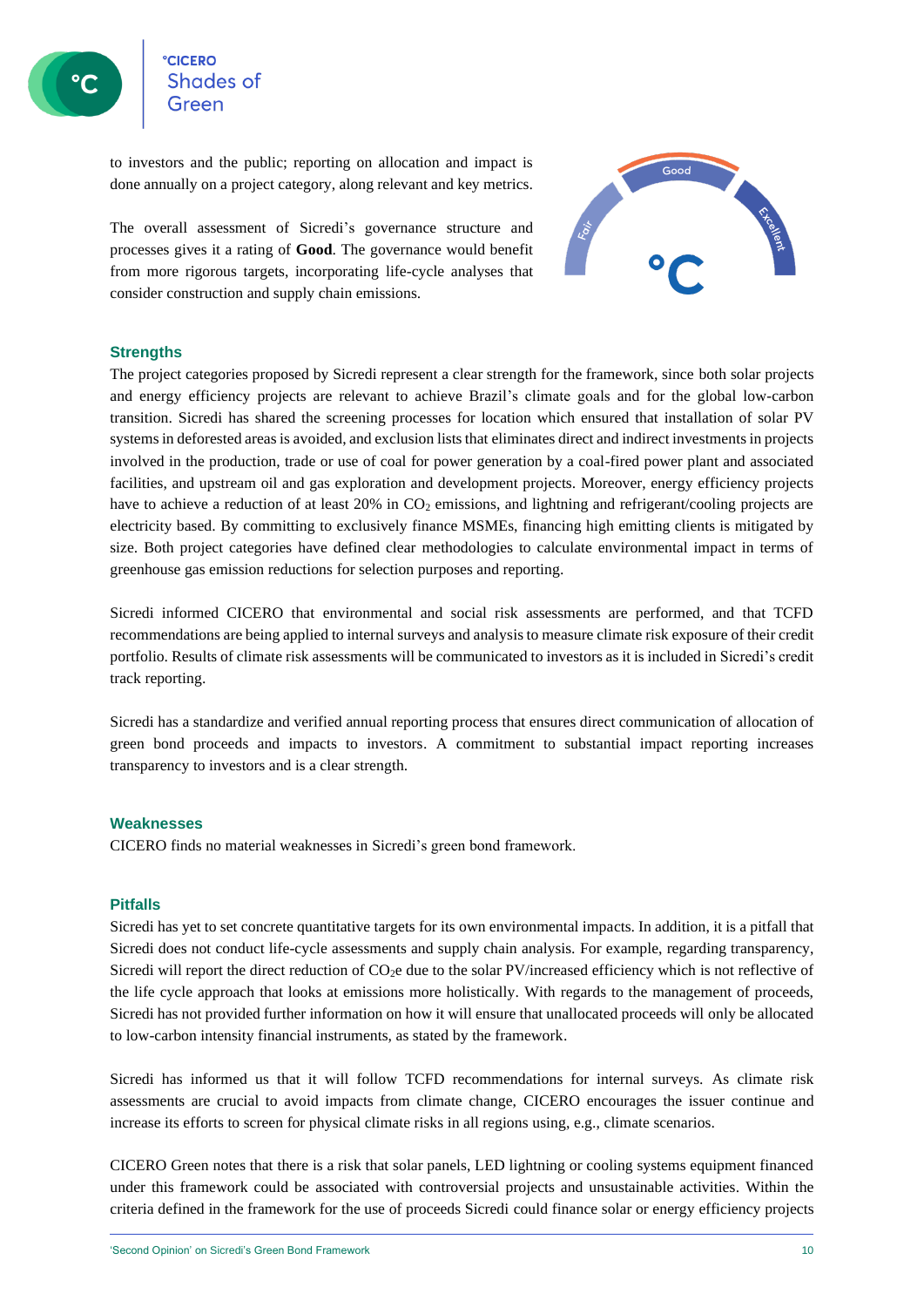**CICERO** Shades of

for emission intensive clients, since after the filter of the exclusion lists, Sicredi does not discriminate further between their clients and could, e.g., support industrial meat producers, or fossil fuel intensive activities. In addition, solar projects could also be off grid directly supporting these activities. In order to promote greater stringency and compliance with environmental goals, we encourage Sicredi to further consider supplementing the selection process with additional screening elements to avoid supporting unsustainable activities. Furthermore, even though the selection process screens for projects located in deforested areas, it does not consider the potential impacts of the implementation of the project itself and does not include a systematic verification approach to mitigate the risk of mistakes during site assessment, if the areas are not classified correctly in Sicredi's system for instance. The framework would benefit from a more detailed due diligence process to include construction impacts and broader environmental considerations such as biodiversity loss, for example, where forest covers are removed to make room for projects.

CICERO Green notes that the energy efficiency category is a new product under development and Sicredi does not yet have examples available to provide evidence on what types of projects could be financed under this category. In addition, Sicredi's definition of the category is quite broad. Particularly for refrigeration/cooling projects, a potential issue that has been identified is the fact that the technology can have environmental impacts apart from reduced energy consumption that are not considers in the framework. Industrial refrigeration systems are widely used in high emitting industries like meat production and chemical manufacturers. Moreover, air conditioners rely on refrigerants such as HFCs, that can have a global warming potential many times higher than CO2. The framework could benefit from specifying requirements for refrigerants or accounting for their impact.

Efficiency improvements may lead to rebound effects. When the cost of an activity is reduced there will be incentives to do more of the same activity. From the project categories in Table 1, an example are more energy efficient cooling systems, which could lead to an overall increase energy consumption if improvements enable the client to acquire more units or increase the capacity of an existing unit. Since refrigeration units run on electricity that can rely on fossil fuels to generate power, an increase in energy consumption could lead to  $CO<sub>2</sub>$  emissions. Sicredi should be aware of such effects and aim to avoids green bond funding of projects where the risk of rebound effects is particularly high.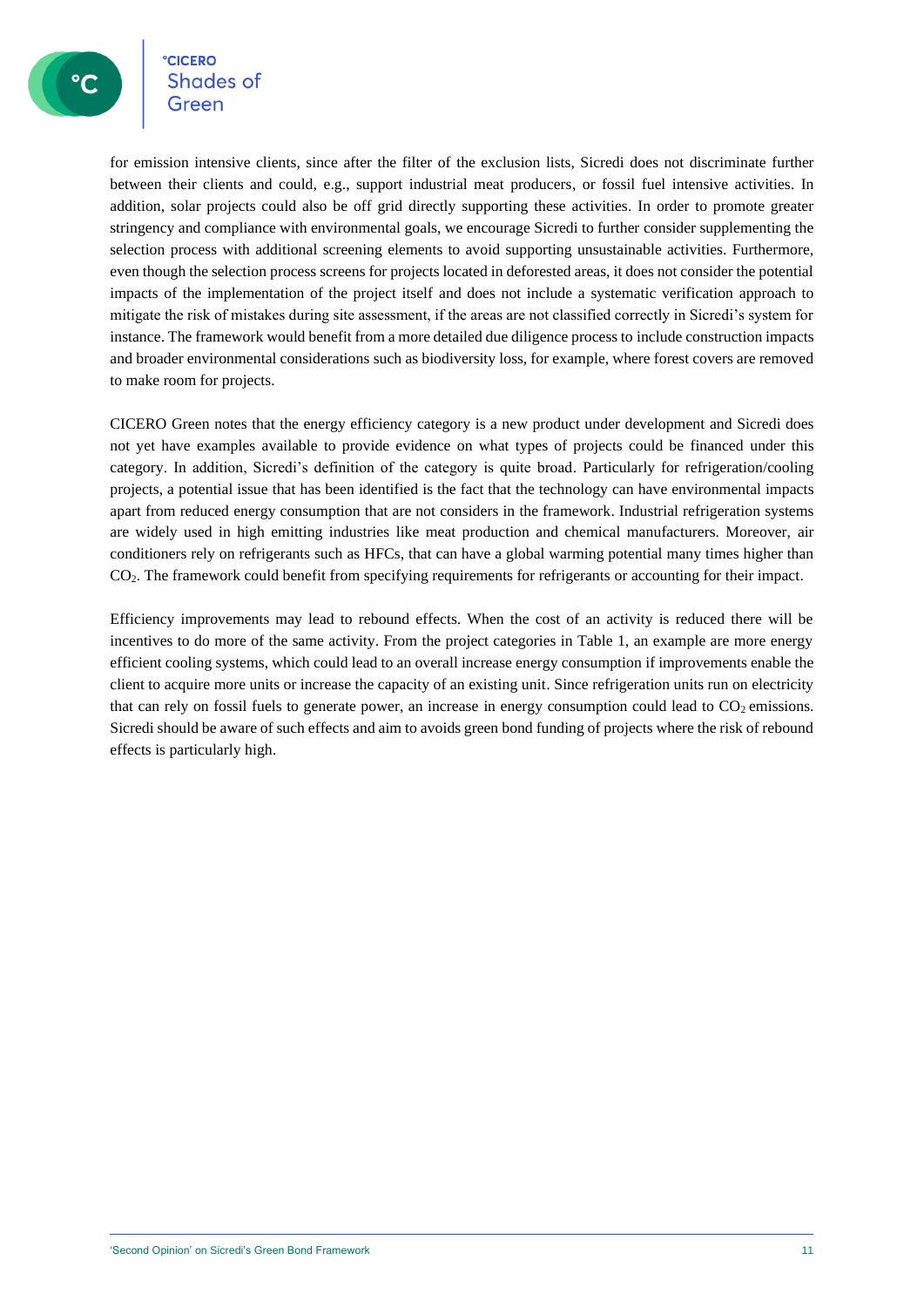

 $\circ$ 

# <span id="page-11-0"></span>**Appendix 1:**  Referenced Documents List

| Number | Document Document Name                                                        | Description                                                                                                 |
|--------|-------------------------------------------------------------------------------|-------------------------------------------------------------------------------------------------------------|
| 1      | <b>SICREDI</b> Green Bond Framework                                           | Issuer's framework for the creation of their green<br>bond.                                                 |
| 2      | SICREDI Política – Sustentabilidade                                           | Issuer's sustainability policy.                                                                             |
| 3      | SICREDI Política – Gerenciamiento de Risco<br>Socioambiental                  | social<br>environmental<br>Issuer's<br>and<br>risk<br>management policy.                                    |
| 4      | SICREDI Ferramenta Cálculo Investimento<br>Verde – Manual do Usuario          | Issuer's user manual to apply the tool                                                                      |
| 5      | SICREDI Inventário de emissões de efeito<br>estufa – Ano inventariado: $2020$ | Issuer's GHG emissions 2020 inventory reported<br>within the scope of the Brazilian GHG Protocol<br>program |